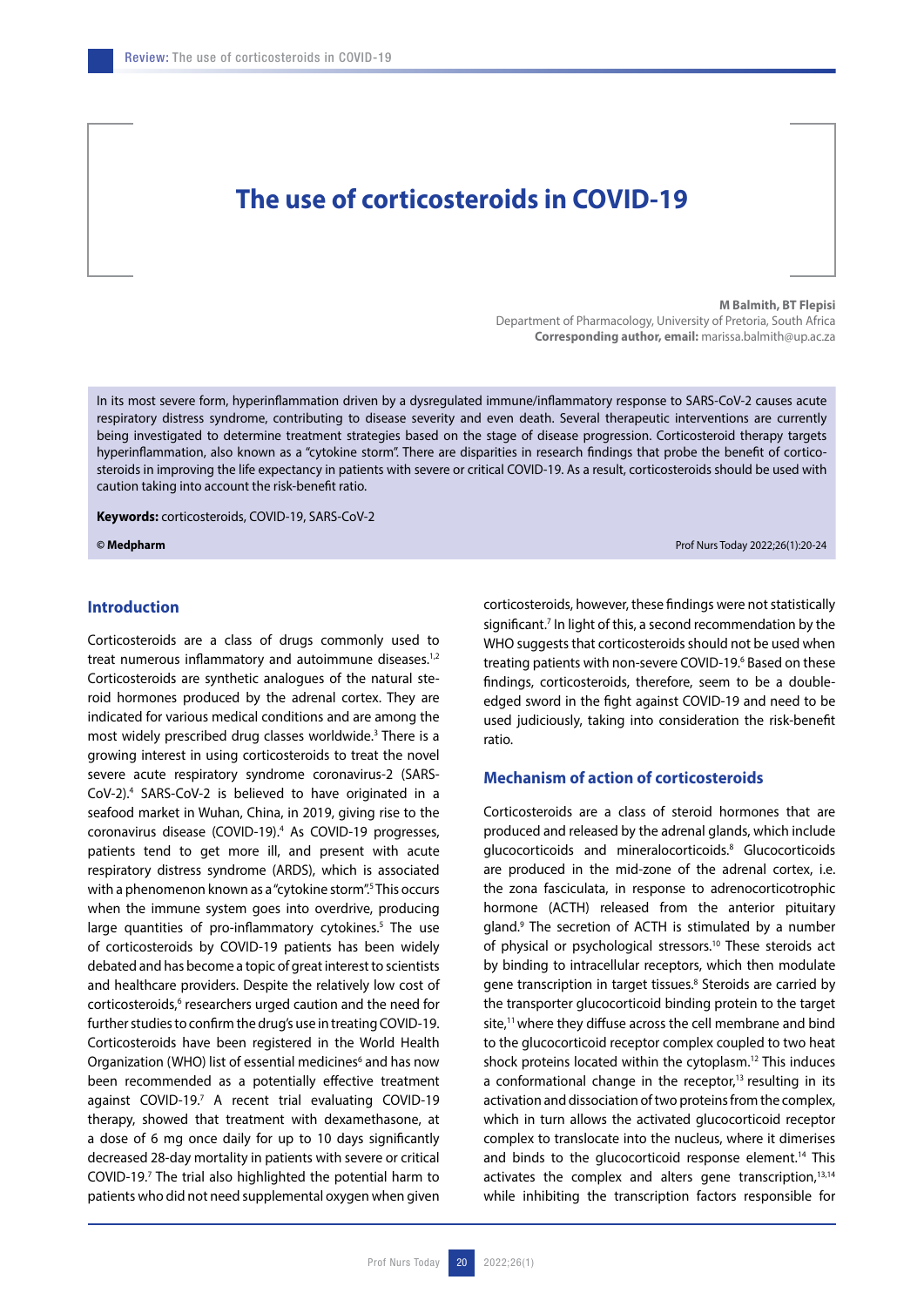controlling the production of pro-inflammatory mediators in lymphocytes, eosinophils, macrophages, mast cells, and dendritic cells.13 Firstly, it upregulates the gene for lipocortin. Lipocortin, in turn, inhibits the phospholipase A2 enzyme, responsible for the production of numerous inflammatory mediators by preventing the liberation of arachidonic acid from membrane phospholipids reducing the production of prostaglandins, prostacyclin and thromboxane A2.15 Secondly, the activated complex decreases gene transcription for other proteins leading to down-regulation of the cyclooxygenase II enzyme while reducing neutrophil migration to inflammatory sites.<sup>13</sup>

## **Efficacy of corticosteroids in COVID-19 patients**

Since corticosteroids have been shown to be effective in a number of medical conditions, including inflammatory diseases, it is imperative to investigate their efficacy in COVID-19 patients. In a controlled, open-label trial, a number of treatments in hospitalised patients with COVID-19 were assessed.7 Patients were administered either oral or intravenous (IV) dexamethasone at a dosage of 6 mg once daily for up to 10 days, or were given standard care alone (Table I).7 The study aimed to measure 28-day mortality in hospitalised patients with COVID-19. Results from the study suggested that 6 mg of dexamethasone once daily for up to 10 days as compared to patients who received usual care (receiving invasive mechanical ventilation at randomisation or oxygen alone), resulted in a reduction in 28-day mortality among patients; however, not among those that did not receive respiratory support.7

A study conducted by the WHO Rapid Evidence Appraisal for COVID-19 Therapies (REACT) Working Group aimed to establish if there was a link between corticosteroid therapy and 28-day all-cause mortality when compared to usual care or placebo.16 Data from seven randomised clinical studies evaluating the efficacy of corticosteroids in 1 703 critically ill patients with COVID-19 were collected in this study.16 The trials were conducted in 12 countries between February and June 2020, with the final follow-up in July 2020. Six hundred and seventy-eight patients were randomly assigned to receive systemic methylprednisolone, dexamethasone, hydrocortisone, or to receive usual treatment or placebo (1 025 patients) (Table I).<sup>16</sup> In this prospective metaanalysis of clinical trials, the administration of systemic corticosteroids, compared to usual care or placebo, was associated with decreased 28-day all-cause mortality in critically ill patients with COVID-19.16 The studies, however, had limited population sizes (adult recruitment only) and carried a minimal risk of bias. In addition, there were limited missing outcome data and several trials censored follow-ups following patient discharge from the hospital (Table I).16

Tomazini et al. investigated the effect of IV dexamethasone and standard care compared with standard care alone on days alive and ventilator-free in patients with moderate or

severe ARDS and COVID-19.17 In this CoDEX randomised clinical trial (RCT), when comparing patients treated with dexamethasone together with standard care, to patients treated with standard care alone, the number of days alive and free from mechanical ventilation during the first 28 days was considerably higher in the dexamethasone plus standard care group, i.e. 6.6 days vs 4.0 days (Table I).<sup>17</sup> These results were found to be statistically significant.<sup>17</sup> However, published data on adverse events and infections may have led to bias with regards to how these events were described. The design of this trial was open labelled due to time constraints in producing placebo during the COVID-19 pandemic.<sup>17</sup> In addition, sample sizes were limited (Table I).<sup>17</sup>

A study conducted by Wang et al. investigated the efficacy and safety of corticosteroids in patients with severe COVID-19 pneumonia.18 The study included 46 patients that were divided into two groups, group one (26 patients) received methylprednisolone (1–2 mg/kg/d for 5–7 days), while group two received standard therapy without methylprednisolone (Table I).18 Findings revealed that the early administration of a low dose, short-term corticosteroids in patients with severe COVID-19 pneumonia demonstrated faster improvement in clinical symptoms, namely, fever and peripheral oxygen saturation as well as lung lesions as detected by imaging.<sup>18</sup> In addition, patients who did not receive methylprednisolone required longer periods of supplemental oxygen.18 The study had the following limitations: small sample sizes and failure to include mid- and long-term outcomes following patient discharge, as well as follow-up observations (Table I).18

A study by Sarkar et al. aimed to analyse evidence on the efficacy and safety of systemic steroid therapy in treating patients with COVID-19.19 The paper analysed 12 studies, comprising ten cohort studies and two RCTs (total participants,  $n = 15$  754 patients).<sup>19</sup> Administration of systemic glucocorticoids in patients with COVID-19 was not found to have an effect in reducing mortality (odds ratio [OR] = 1.94, 95% confidence interval [CI] 1.11–3.4,  $I^2$  = 96%), nor did it shorten the duration of hospital stay (mean difference [MD] = 1.18 days, 95% CI -1.28–3.64,  $I^2$  = 93%) and period of viral shedding (MD = 1.42 days, 95% CI -0.52-3.37,  $P = 0\%$ ) (Table I).<sup>19</sup> The study concluded that systemic steroid therapy may be ineffective in reducing the mortality rate, duration of hospital stay, and period of viral shedding in patients with COVID-19.19 It was recommended that further RCTs be carried out due to the heterogenicity and low quality of evidence of many of the current studies.<sup>19</sup> The study did not provide evidence of benefit to patients infected with COVID-19. Many of the studies included were not peer-reviewed (Table I).19

The effect of hydrocortisone on treatment failure on day 21 in critically ill patients infected with SARS-CoV-2 and acute respiratory failure was investigated in a study by Dequin et al.20 The administration of low-dose hydrocortisone, compared with placebo, was not found to significantly reduce treatment failure (defined as death or persistent respiratory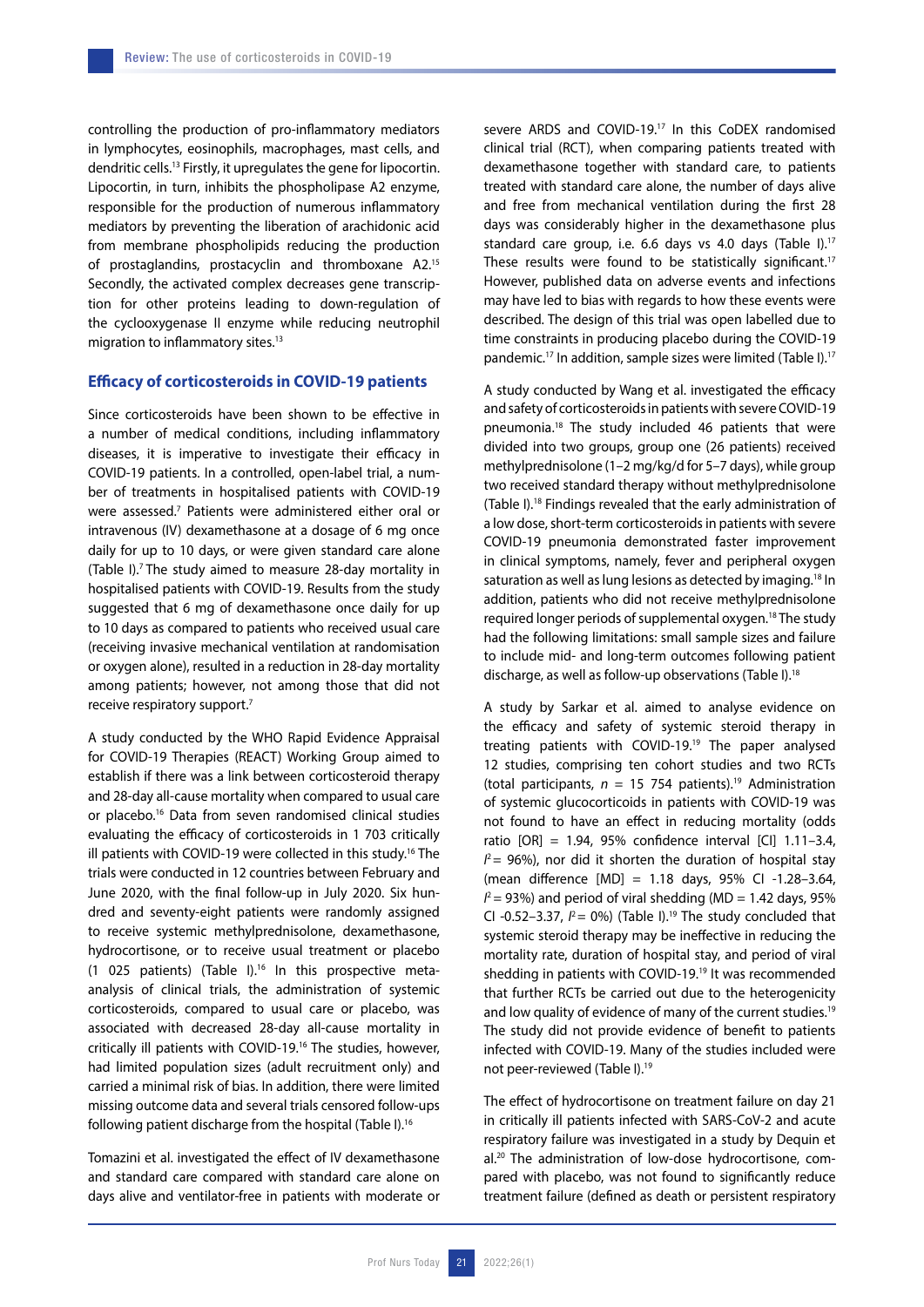support) on day 21 (Table I).<sup>20</sup> However, it is important to note that the study was terminated quite early, and as a result, it was likely to demonstrate a statistical and clinically important difference in the primary outcome.<sup>20</sup> In addition, data related to COVID-19, e.g. prevalence of hypertension, was not included. To date, the COVID-19 pandemic has not made it possible to collect and analyse data (Table I).

In a prospective, multicenter, single-blind RCT by Tang et

al., the efficacy and safety of a corticosteroid administered to hospitalised patients with COVID-19 pneumonia were investigated.21 Adult patients admitted to the general ward with COVID-19 pneumonia were assigned at random to either receive or not to receive methylprednisolone for 7 days. The incidence of clinical deterioration, 14 days following randomisation was measured as the primary endpoint.<sup>21</sup> The trial was terminated prematurely as the number of patients with COVID-19 pneumonia had

| <b>Table I:</b> Summary of clinical data from trials conducted on corticosteroids in COVID-19 |  |  |
|-----------------------------------------------------------------------------------------------|--|--|
|-----------------------------------------------------------------------------------------------|--|--|

| <b>Authors</b>                                                                                              | <b>Treatment or Intervention</b>                                                                                                                                                                   | <b>Treatment outcome</b>                                                                                                                                                                                                                                                                                                                              | Limitation(s)                                                                                                                                                                                                                                                                                                                                                                                                    |
|-------------------------------------------------------------------------------------------------------------|----------------------------------------------------------------------------------------------------------------------------------------------------------------------------------------------------|-------------------------------------------------------------------------------------------------------------------------------------------------------------------------------------------------------------------------------------------------------------------------------------------------------------------------------------------------------|------------------------------------------------------------------------------------------------------------------------------------------------------------------------------------------------------------------------------------------------------------------------------------------------------------------------------------------------------------------------------------------------------------------|
| The randomised evaluation of<br>COVID-19 therapy (RECOVERY)<br>Collaborative Group <sup>7</sup>             | A total of 2 104 patients received<br>dexamethasone (dose of 6 mg once<br>daily for up to 10 days) vs 4 321<br>patients receiving usual care                                                       | Dexamethasone resulted in a<br>reduction in 28-day mortality<br>in patients receiving invasive<br>mechanical ventilation or<br>oxygen alone; however, not<br>among patients receiving no<br>respiratory support                                                                                                                                       | None reported                                                                                                                                                                                                                                                                                                                                                                                                    |
| The WHO Rapid Evidence<br><b>Appraisal for COVID-19</b><br>Therapies (REACT) Working<br>Group <sup>16</sup> | Systemic dexamethasone,<br>hydrocortisone, or<br>methylprednisolone (678 patients) vs<br>usual care or placebo (1 025 patients)                                                                    | Systemic corticosteroids,<br>compared to usual care or<br>placebo, was associated with<br>decreased 28-day all-cause<br>mortality in critically ill patients<br>with COVID-19                                                                                                                                                                         | Limited population sizes (adult<br>recruitment only)<br>Risk of bias (minimal)<br>Limited missing outcome data<br>Several trials censored follow-ups<br>following patient discharge from the<br>hospital                                                                                                                                                                                                         |
| Tomazini et al. <sup>17</sup>                                                                               | Dosage: 20 mg of dexamethasone<br>IV daily for 5 days, 10 mg of<br>dexamethasone daily for 5 days or<br>until ICU discharge, plus standard<br>care ( $n=151$ ) or standard care alone<br>$(n=148)$ | IV dexamethasone plus standard<br>care compared with standard<br>care alone resulted in an increase<br>in the number of ventilator-free<br>days over a period of 28 days                                                                                                                                                                              | Data on adverse events and infections<br>may have led to bias<br>Time constraints in producing<br>placebo<br>Limited sample size                                                                                                                                                                                                                                                                                 |
| Wang et al. <sup>18</sup>                                                                                   | Methylprednisolone (1-2 mg/kg/d<br>for 5-7 days) vs standard therapy<br>without methylprednisolone                                                                                                 | Faster improvement of clinical<br>symptoms<br>Patients that did not receive<br>methylprednisolone required<br>longer periods of using<br>supplemental oxygen                                                                                                                                                                                          | Small sample size<br>Failure to include mid- and long-term<br>outcomes following patient discharge,<br>as well as follow-up observations                                                                                                                                                                                                                                                                         |
| Sarkar et al. <sup>19</sup>                                                                                 | Systemic glucocorticoids                                                                                                                                                                           | Administration of systemic<br>glucocorticoids was not found<br>to have an effect in reducing<br>mortality, nor did it shorten<br>the duration of hospital stay<br>and period of viral shedding in<br>patients with COVID-19                                                                                                                           | Study fails to provide any evidence of<br>benefit in patients with COVID-19<br>Findings were heterogeneous and of<br>low-quality evidence<br>A large number of the studies<br>included were not peer-reviewed                                                                                                                                                                                                    |
| Dequin et al. <sup>20</sup>                                                                                 | Low-dose hydrocortisone ( $n = 76$ ) or<br>placebo $(n=73)$                                                                                                                                        | Administration of low-dose<br>hydrocortisone, compared<br>with placebo, was not found to<br>significantly reduce treatment<br>failure at day 21                                                                                                                                                                                                       | Study was terminated early, and as<br>a result, it was likely to demonstrate<br>a statistical and clinically important<br>difference in the primary outcome                                                                                                                                                                                                                                                      |
| Tang et al. <sup>21</sup>                                                                                   | Methylprednisolone for 7 days vs no<br>methylprednisolone                                                                                                                                          | No significant difference<br>in the incidence of clinical<br>deterioration between the group<br>receiving methylprednisolone<br>compared to the control group<br>Short-term early use of<br>corticosteroids could potentially<br>suppress immune cells, which<br>in turn could prolong SARS-<br>CoV-2 shedding in patients with<br>COVID-19 pneumonia | Study was terminated prior to<br>reaching the goal size due to the<br>decreased number of cases of<br>COVID-19 in China<br>Quantitative viral load measurement<br>was undetected<br>Presence or absence of SARS-CoV-2<br>RNA in throat swabs was detected<br>but not in the blood or the other<br>specimens<br>Observation durations were short,<br>making it difficult to follow up long-<br>term complications |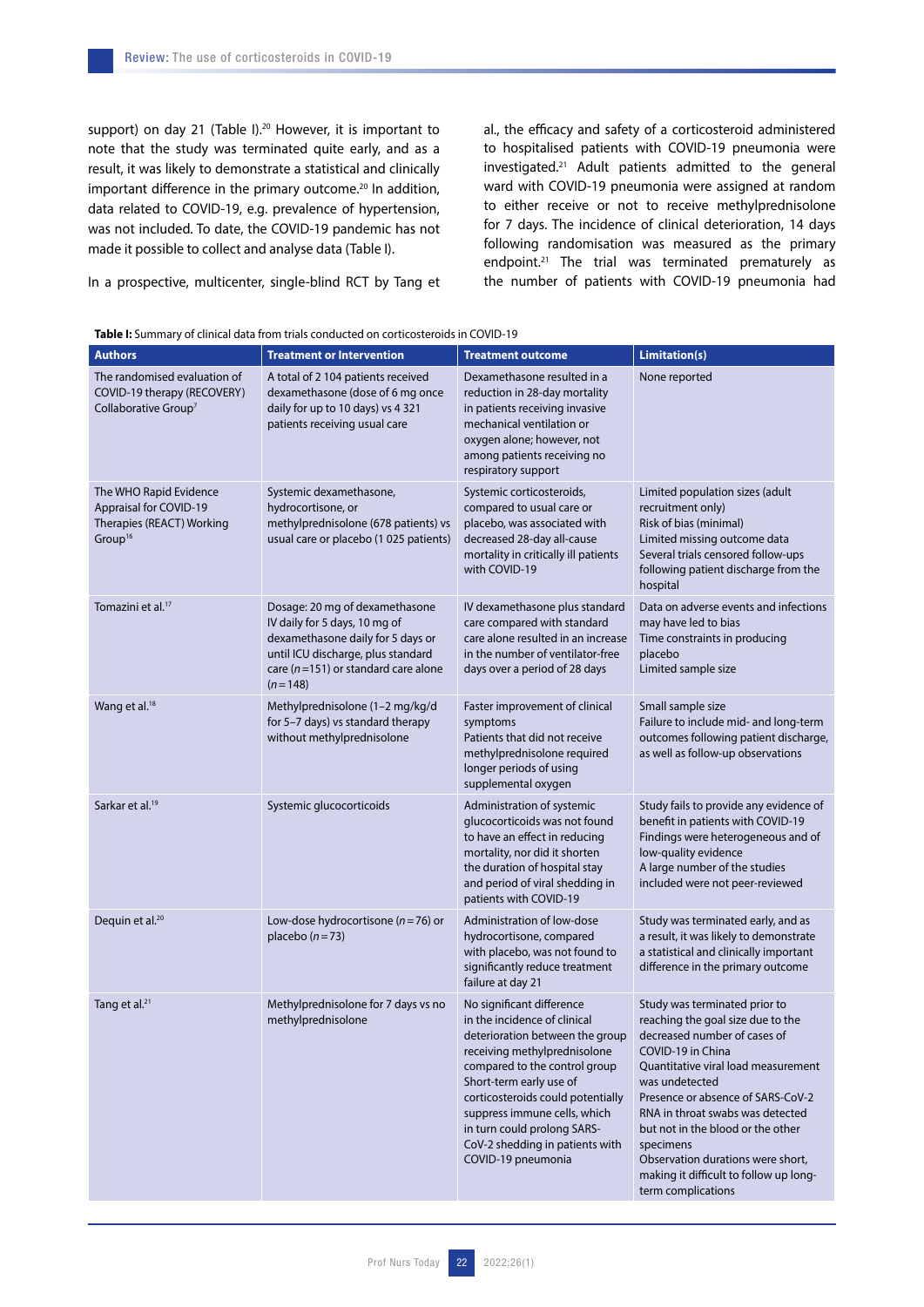decreased.21 Eighty-six patients with COVID-19 underwent randomisation.<sup>21</sup> Results from the study showed no difference in the incidence of clinical deterioration between the group receiving methylprednisolone and the control group (4.8% vs 4.8%,  $p = 1.000$ ) (Table I).<sup>21</sup> The study concluded that the short-term early use of corticosteroids could potentially suppress immune cells, which could prolong SARS-CoV-2 shedding in patients with COVID-19 pneumonia.<sup>21</sup> The study was terminated prior to reaching the goal size due to a reduction in COVID-19 cases in China. Quantitative viral load measurement was undetected. Additionally, the presence or absence of SARS-CoV-2 ribonucleic acid in throat swabs was detected; however, it was not found in the blood or other specimens. Lastly, the duration of observations was short, thus making it difficult to follow up long-term complications (Table  $I$ ).<sup>21</sup>

#### **Discussion**

A systemic inflammatory response in patients with severe COVID-19 can result in acute lung injury and multisystem organ dysfunction. It is believed that the anti-inflammatory effects of corticosteroids may play a role in preventing or mitigating these effects. Due to their anti-inflammatory activities, corticosteroids have been used as adjuvant therapy for acute respiratory distress syndrome associated with viral infections.22 However, there have been controversial reports, with some discouraging their use while others promote them. The studies investigated confirm the beneficial use of corticosteroids in treating patients with COVID-19. Based on the evidence obtained from the various clinical trials, systemic corticosteroid therapy was recommended for severe and critically ill COVID-19 patients. Corticosteroid therapy has demonstrated promising efficacy in stabilising haemodynamics, shortening intensive care unit stay and the duration of mechanical ventilation needed.23 The safety of corticosteroids has been concluded based on evidence that suggested that systemic corticosteroids reduced the 28-day mortality rate in patients with critical COVID-19.7,16

In addition, the ease of administration, relatively short duration of action, and the general safety profile of systemic corticosteroids led to the acceptability and approval of corticosteroid therapy in COVID-19 patients. Generally, corticosteroids are well tolerated; however, adverse effects have been linked to their prolonged usage. Side effects are less common in short-term treatment, even at high doses; however, long-term use has also been linked to glaucoma, myocardial infarction, stroke, osteoporosis, and gastrointestinal ulcers. However, one of the most serious side effects associated with the use of corticosteroids is the increased risk of infection. Opportunistic infections are also believed to occur when an individual's immune system is weakened by corticosteroids. In addition, there may be an increased risk of potential drug-drug interactions as corticosteroids may induce cytochrome P450 enzymes.<sup>24</sup> Furthermore, the reported studies have noted several limitations, confounding factors, and potential bias. In summary, the WHO has concluded that routine corticosteroid use, i.e. systemic (IV or oral) corticosteroid therapy at a dosage of 6 mg of dexamethasone or 50 mg of hydrocortisone IV every 8 hours for a period of 7 to 10 days is recommended in patients with severe and critical COVID-19. In addition, corticosteroid therapy is not to be used in patients with nonsevere COVID-19.25

### **Conclusion**

Results obtained from various RCTs confirm the beneficial use of corticosteroid therapy in reducing mortality rates in patients, as well as the need for mechanical ventilators. Due to the fact that corticosteroids are affordable and easily accessible to many healthcare systems, which have been terribly strained as a result of the effects of the global pandemic, corticosteroids should only be used where the benefits outweigh the risks. However, further studies will need to be conducted to validate its use in treating COVID-19 patients.

#### **Conflict of interest**

The authors declare no conflict of interest.

## **Funding source**

None.

#### **References**

- 1. Ericson-Neilsen W, Kaye AD. Steroids: pharmacology, complications, and practice delivery issues. Ochsner J. 2014;14(2):203-7.
- 2. Li Y, Zhou X, Li T, et al. Corticosteroid prevents COVID-19 progression within its therapeutic window: a multicentre, proof-of-concept, observational study. Emerg Microbes Infect. 2020;9(1):1869-77. https://doi.org/10.1080/22221751.2020.1807885.
- 3. Hodgens A, Sharman T. Corticosteroids. In: StatPearls [Internet]. Treasure Island (FL): StatPearls Publishing; 2022.
- 4. Sharma A, Tiwari S, Deb MK, Marty JL. Severe acute respiratory syndrome coronavirus-2 (SARS-CoV-2): a global pandemic and treatment strategies. Int J Antimicrob Agents. 2020;56(2):106054. https://doi.org/10.1016/j.ijantimicag.2020.106054.
- 5. Sun X, Wang T, Cai D, et al. Cytokine storm intervention in the early stages of COVID-19 pneumonia. Cytokine Growth Factor Rev. 2020;53:38-42. https://doi.org/10.1016/j.cytogfr.2020.04.002.
- 6. Agarwal A, Rochwerg B, Lamontagne F, et al. A living WHO guideline on drugs for covid-19. BMJ. 2020;370:m3379. https://doi. org/10.1136/bmj.m3379.
- 7. The RECOVERY Collaborative Group. Dexamethasone in hospitalized patients with Covid-19. N Engl J Med. 2021;384(8):693-704. https:// doi.org/10.1056/nejmoa2021436.
- 8. Ramamoorthy S, Cidlowski JA. Corticosteroids: mechanisms of action in health and disease. Rheum Dis Clin North Am. 2016;42(1):15-31. https://doi.org/10.1016/j.rdc.2015.08.002.
- 9. Bornstein SR, Chrousos GP. Adrenocorticotropin (ACTH)- and non-ACTH-mediated regulation of the adrenal cortex: neural and immune inputs. J Clin Endocrinol Metab. 1999;84(5):1729-36. https://doi.org/10.1210/jcem.84.5.5631.
- 10. Seasholtz A. Regulation of adrenocorticotropic hormone secretion: lessons, from mice deficient in corticotropin-releasing hormone. J Clin Invest. 2000;105(9):1187-8. https://doi.org/10.1172/jci10002.
- 11. Thompson EB. Steroid hormones. Membrane transporters of steroid hormones. Curr Biol. 1995;5(7):730-2. https://doi.org/10.1016/